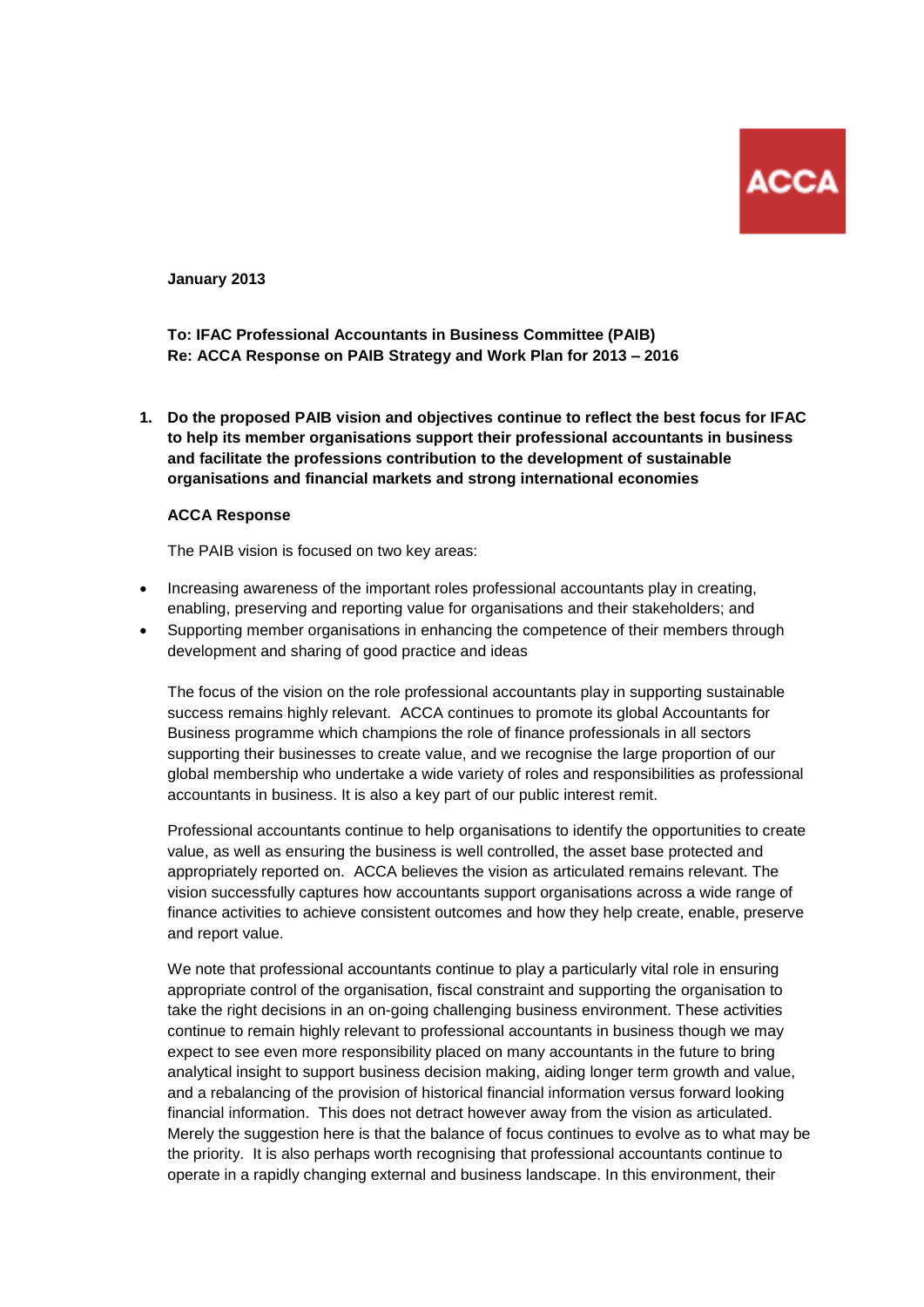professional competence remains critically important, needing to be adaptive and responsive to the changes taking place, for example, keeping pace with technological developments. In this respect the ongoing development and sharing of good practice remains, in our view, a highly relevant component of the vision.

## **2. Do the six areas of focus continue to reflect the significant issues of importance to professional accountants in business**

#### **ACCA Response**

The six areas of strategic importance to the PAIB constituency are

- Roles, domain, and competency of professional accountants
- Governance and ethics
- Risk management and control
- Sustainability and corporate responsibility
- Financial and performance management; and
- Business reporting

The critical role that professional accountants in business undertake across many sectors is broadly consistent in the objectives sought. Whilst nuances may exist in the specific finance activities undertaken within businesses of different size and type, there is a high degree of commonality in the outcomes these activities seek to achieve, namely creating or facilitating the business to drive value, or of course helping the organisation control and protect its assets and preserve value, as well as reporting the value created for both statutory and management purposes.

There are a few issues worth noting however. The specific focus of the professional accountant in business may be dependant on a number of factors. The lifecycle of the business will impact to some extent where key resources overall are focused. The breadth of the nature of the role professional accountants in business perform may also be dependant on the size of the organisation or the seniority of the role. Perhaps most importantly the economic environment is likely to influence and shape the priorities of the business and what is needed from the finance function and the professional accountants it employs at any given time.

Whilst we would suggest that these six areas of focus have a dynamic dimension, it is ACCA's view that they continue to represent a comprehensive overview of the areas of most significance to professional accountants in business, and are likely to do so to 2016. Within the roles, domain and competency of professional accountants section we would also stress the growing interest and importance on talent and career development for professional accountants in business. As global finance functions evolve, and with the continued adoption of finance shared service and outsourcing arrangements for the larger corporations, it is also worth recognising the growing need for finance professionals to demonstrate new management capabilities to ensure these finance models work effectively. For example, developing skills in governance of the finance model, ensuring effective relationship management between the shared service or outsourced delivery arm and the rest of the finance function, developing more of a customer service focused approach, and managing teams remotely. These are important management capabilities that will be increasingly needed across larger finance functions in the future, and we encourage IFAC's strategy and work plan to influence developments in this area where necessary.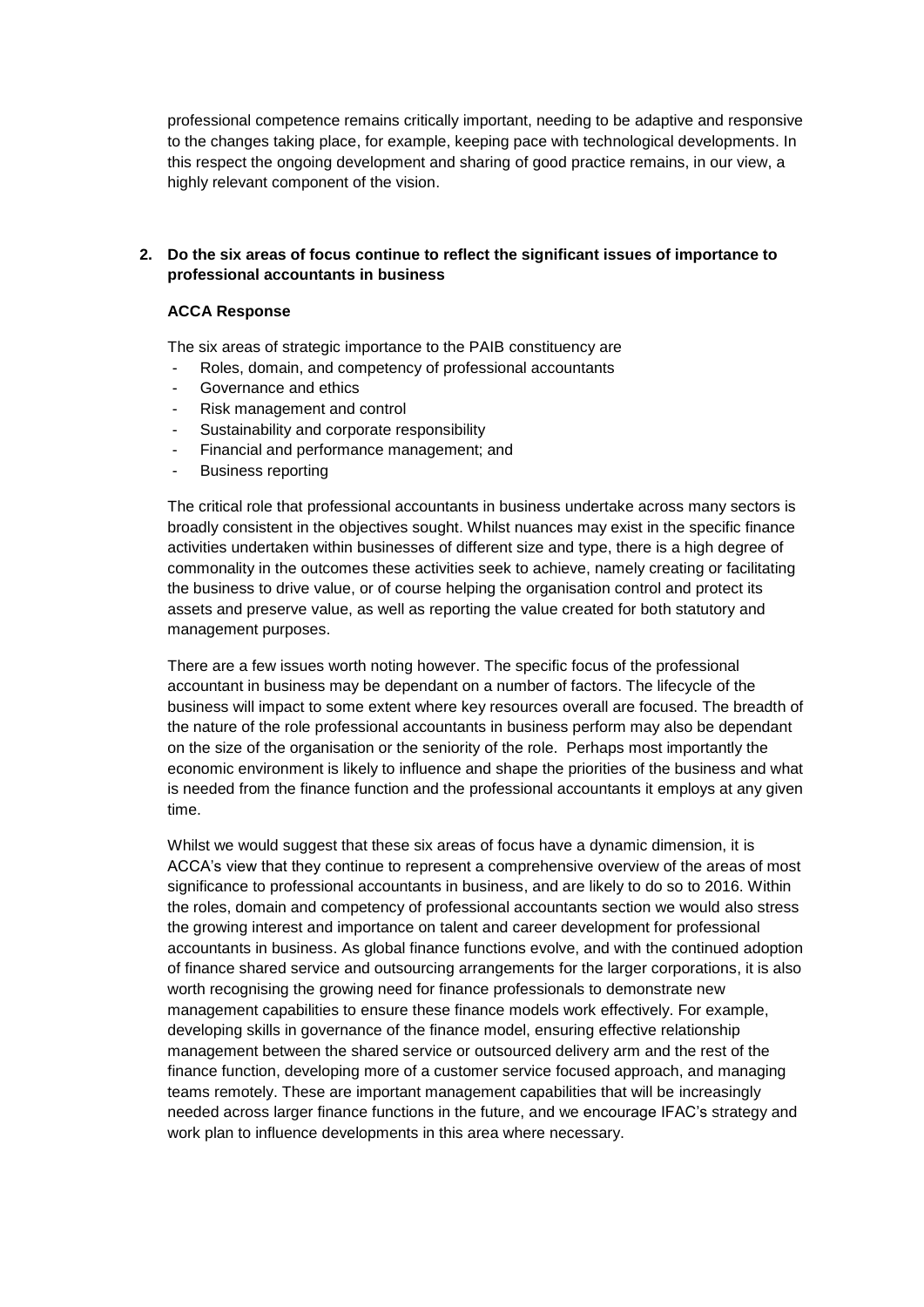**3. Do you agree with the proposed activities and projects on the work plan? Are there any gaps that would benefit from consideration at an international level? Are any important new developments missing?**

## **ACCA Response**

Broadly the work plan as identified in Appendix 2 makes sense. One observation perhaps worthy of comment relates to the provision of high quality performance information and the proposed project activities. With continued interest in both the integrated reporting arena and the growing relevance of professional accountants in business in providing commercial insight and understanding in supporting business decision making, there may be relevance in drawing on practical examples from leading organisations to reflect this. This will help share good practice and demonstrate the value being brought. We may also want to consider in more depth the impact that technology may have on the role of the PAIB moving forward.

**4. Are there proposed projects on the work plan that you or your organisation would be interested in being involved in at the task force level? In addition to the organisations listed on pages 15 and 16, IFAC would be interested in receiving feedback regarding other organisations that IFAC could possibly build relationships with in its future?**

## **ACCA Response**

Given the profile and breadth of ACCA's membership, ACCA's research agenda is reflective of the areas of interest to PAIB. Through our existing representation across the various task forces we will continue to ensure that where opportunities exist in the work plan for more in depth contribution this will be taken up. ACCA sees significant benefits from these arrangements.

# **5. How useful have the PAIB publications since 2010 been? What could the PAIB Committee do differently to increase the usefulness of its output and activities for member organisations?**

### **ACCA Response**

The publications broadly provide a wide range of useful and relevant information on the role of professional accountants in business. They give the appropriate context and content guidance on the topical issues. There are, however, a number of developments that could be considered to increase the usefulness of these outputs further:

### **1. Use of different media formats**

How stakeholders wish to engage with content is changing. The advent of social media and new channels to market is driving a need for more succinct summarised content, presented across different media. Increasingly ACCA uses a broader range of digital content to engage our stakeholders and we recognise the importance of this in reaching out to the different audiences we wish to engage. Some consideration should be taken of the relevance and value of different media formats to promote the outputs of the PAIB, particularly as member bodies themselves seek to adopt a broader digital content approach.

### **2. Practical recommendations and case studies**

A principal aim of the PAIB committee is to "promote and contribute to the value of professional accountants in business by increasing awareness of the important roles professional accountants play in creating, enabling, preserving and reporting value for organisations and their stakeholders". It is our view that this aim could be further supported by